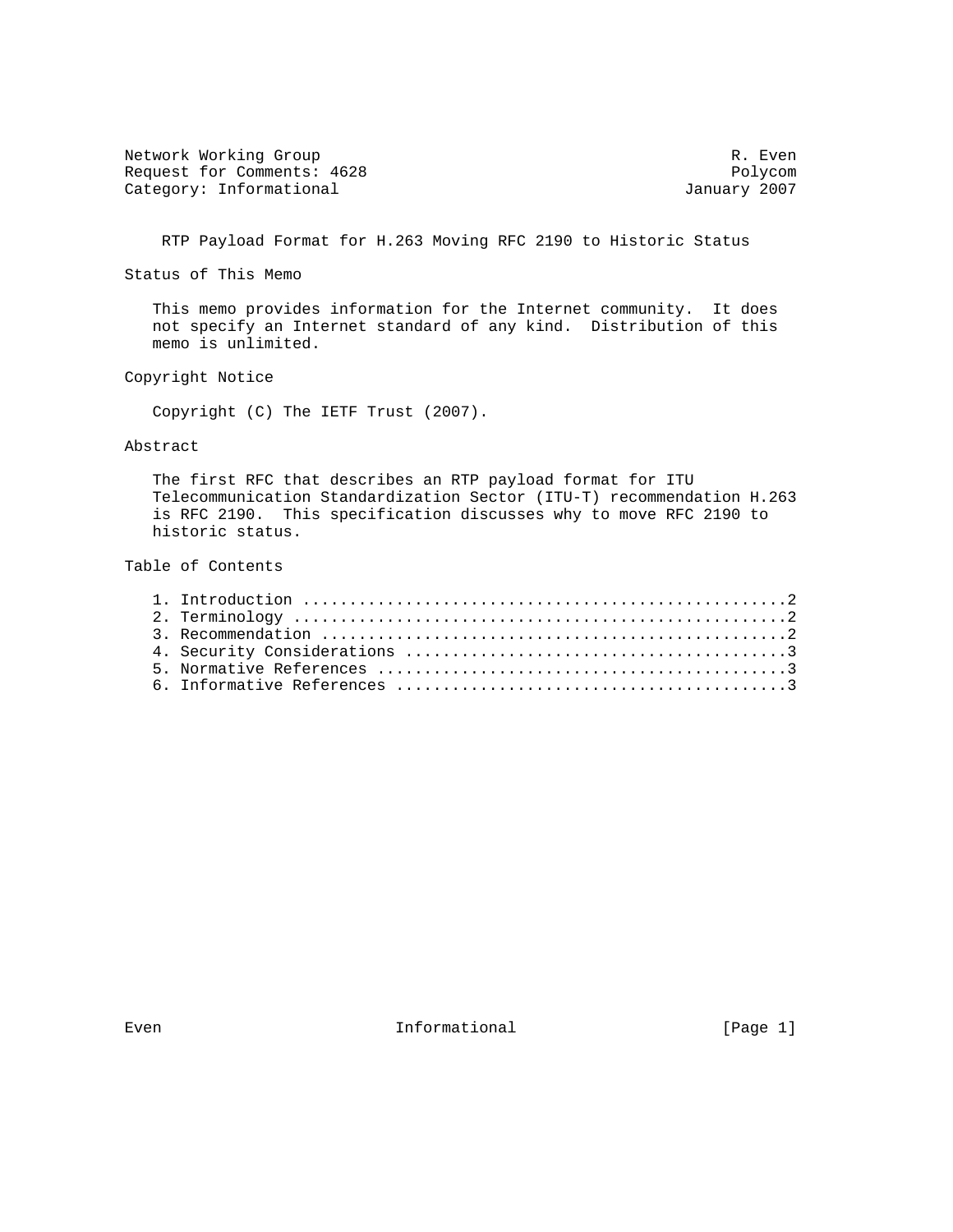## 1. Introduction

 The ITU-T recommendation H.263 [H263] specifies the encoding used by ITU-T-compliant video-conference codecs. The first version (version 1) was approved in 1996 by the ITU, and a payload format for encapsulating this H.263 bitstream in the Real-time Transport Protocol (RTP) is in RFC 2190 [RFC2190]. In 1998 the ITU approved a new version of H.263 [H263P] that is also known as H.263 plus. This version added optional features, and a new payload format is now in RFC 2429 [RFC2429]. RFC 2429 is capable of carrying encoded video bit streams that are using only the basic H.263 version 1 options.

 RFC 2429 [RFC2429] states that it does not replace RFC 2190, which continues to be used by existing implementations and may be required for backward compatibility in new implementations. Implementations using the new features of the 1998 version of H.263 and later versions shall use the format described in RFC 2429.

 RFC 2429 is now being revised and will include language that will make it clear that all new implementations MUST use RFC 4629 [RFC4629] for encoding of any version of H.263.

## 2. Terminology

 The key words "MUST", "MUST NOT", "REQUIRED", "SHALL", "SHALL NOT", "SHOULD", "SHOULD NOT", "RECOMMENDED", "MAY", and "OPTIONAL" in this document are to be interpreted as described in RFC 2119 [RFC2119] and indicate requirement levels for compliant RTP implementations.

## 3. Recommendation

 RFC 2429 and RFC 4629 [RFC4629] can be used to carry new H.263 payloads even if they are using only the features defined in the 1996 version. All the H.263 features that are part of the 1996 version are also part of the 1998 version and later versions.

 It is recommended that RFC 2190 be moved to historic status and that, as stated in RFC 4629 [RFC4629], new implementations use the RFC 4629 and the H263-1998 and H263-2000 Media Types.

 This recommendation will come into effect at the publication or as soon as possible after the publication of RFC 4629 [RFC4629].

Even Contractional Even Informational (Page 2)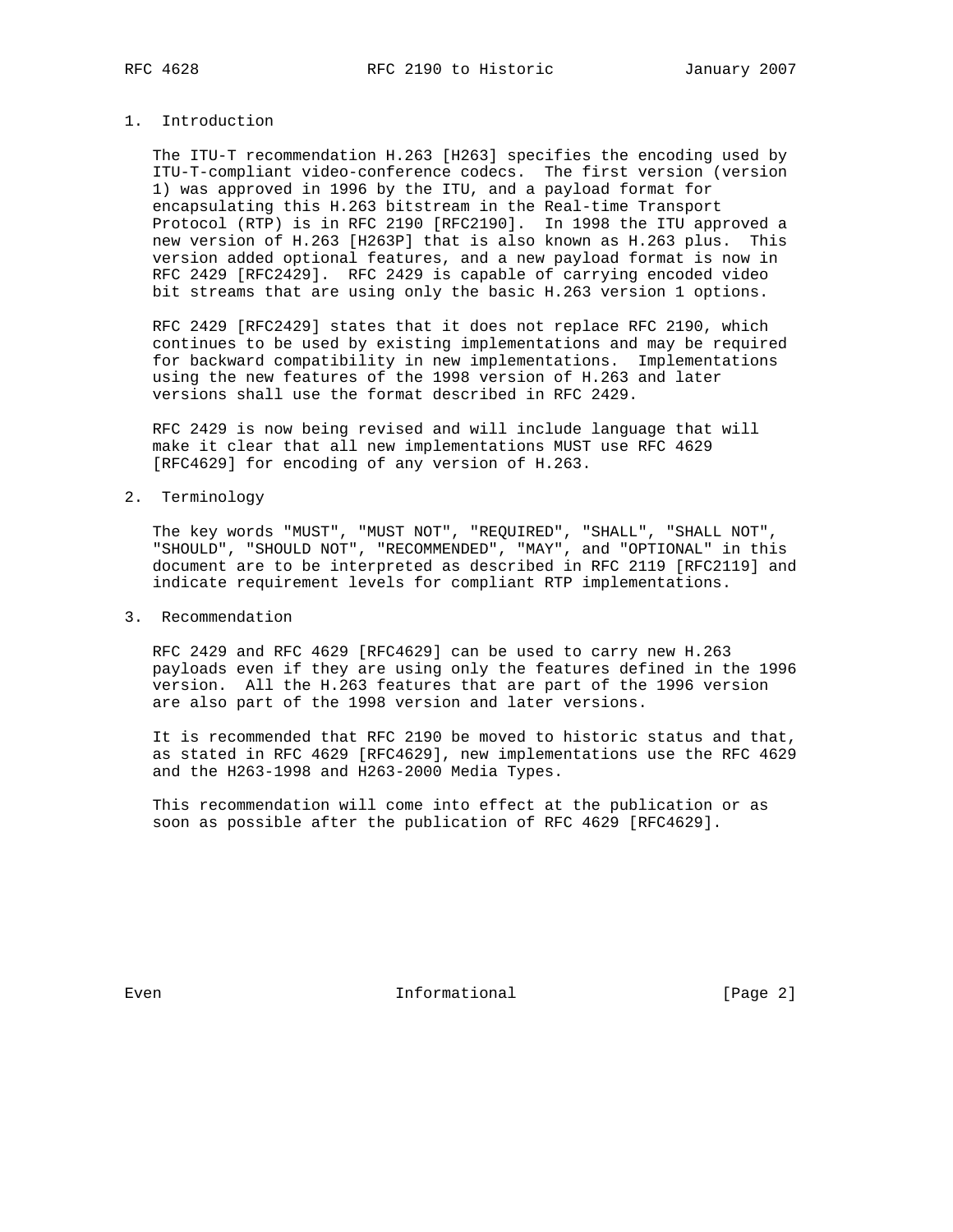4. Security Considerations

 Security considerations for the H263 video RTP payload can be found in the RFC 4629 [RFC4629]. Using the payload specification in RFC 4629 instead of that in RFC 2190 does not affect the security consideration since both of them refer to RFC 3550 [RFC3550] and RFC 3551 [RFC3551] for security considerations.

5. Normative References

 [RFC2119] Bradner, S., "Key words for use in RFCs to Indicate Requirement Levels", BCP 14, RFC 2119, March 1997.

- 6. Informative References
	- [H263] International Telecommunication Union, "Video coding for low bit rate communication", ITU Recommendation H.263, March 1996.
	- [H263P] International Telecommunication Union, "Video coding for low bit rate communication", ITU Recommendation H.263, January 2005.
	- [RFC2190] Zhu, C., "RTP Payload Format for H.263 Video Streams", RFC 2190, September 1997.
	- [RFC2429] Bormann, C., Cline, L., Deisher, G., Gardos, T., Maciocco, C., Newell, D., Ott, J., Sullivan, G., Wenger, S., and C. Zhu, "RTP Payload Format for the 1998 Version of ITU-T Rec. H.263 Video (H.263+)", RFC 2429, October 1998.
	- [RFC3550] Schulzrinne, H., Casner, S., Frederick, R., and V. Jacobson, "RTP: A Transport Protocol for Real-Time Applications", STD 64, RFC 3550, July 2003.
	- [RFC3551] Schulzrinne, H. and S. Casner, "RTP Profile for Audio and Video Conferences with Minimal Control", STD 65, RFC 3551, July 2003.
	- [RFC4629] Ott, J., Borman, C., Sullivan, G., Wenger, S., and R. Even, Ed., "RTP Payload Format for ITU-T Rec. H.263 Video", RFC 4629, January 2007.

Even Contractional Even Informational (Page 3)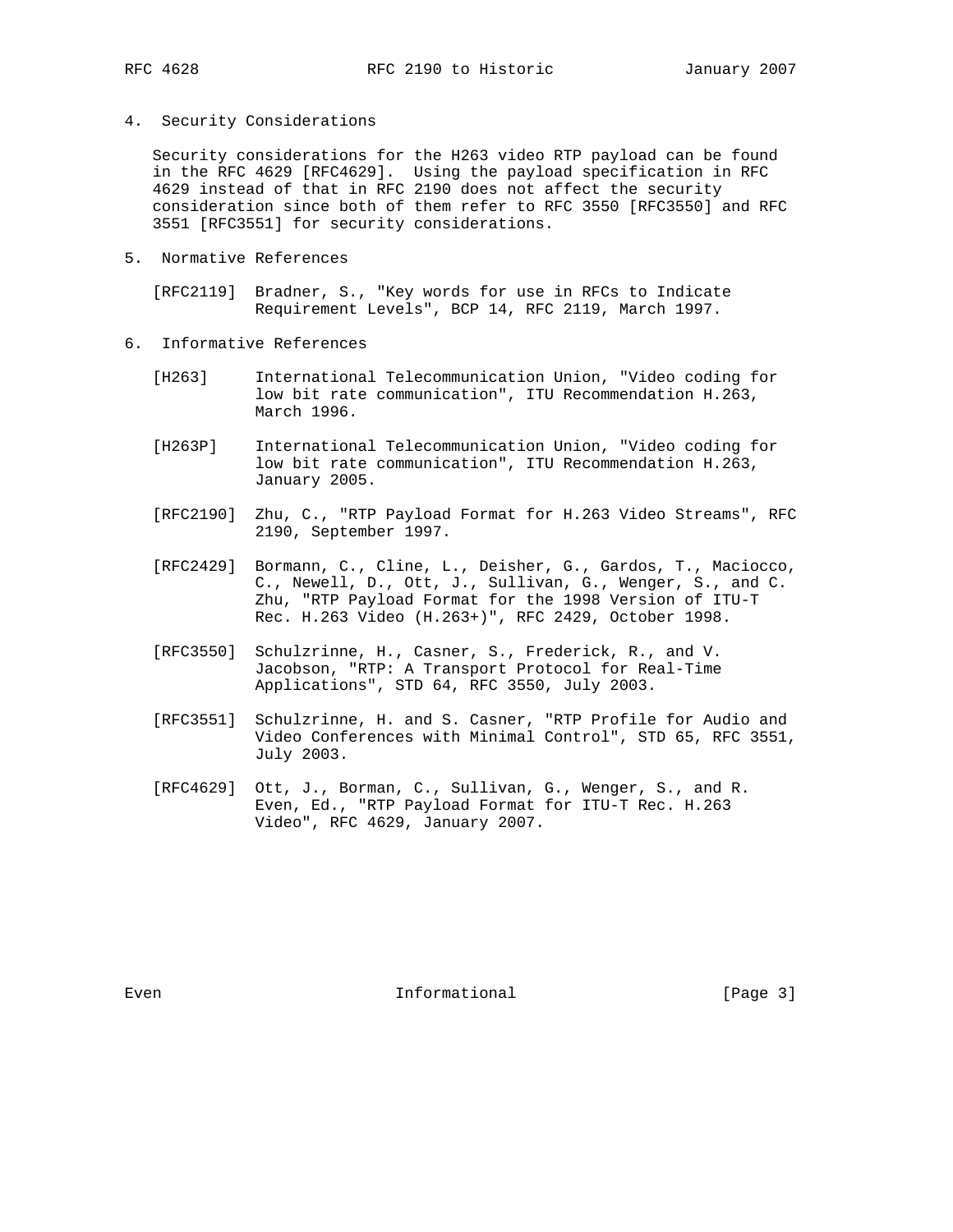Author's Address

 Roni Even Polycom 94 Derech Em Hamoshavot Petach Tikva 49130 Israel

EMail: roni.even@polycom.co.il

Even **Informational Informational** [Page 4]